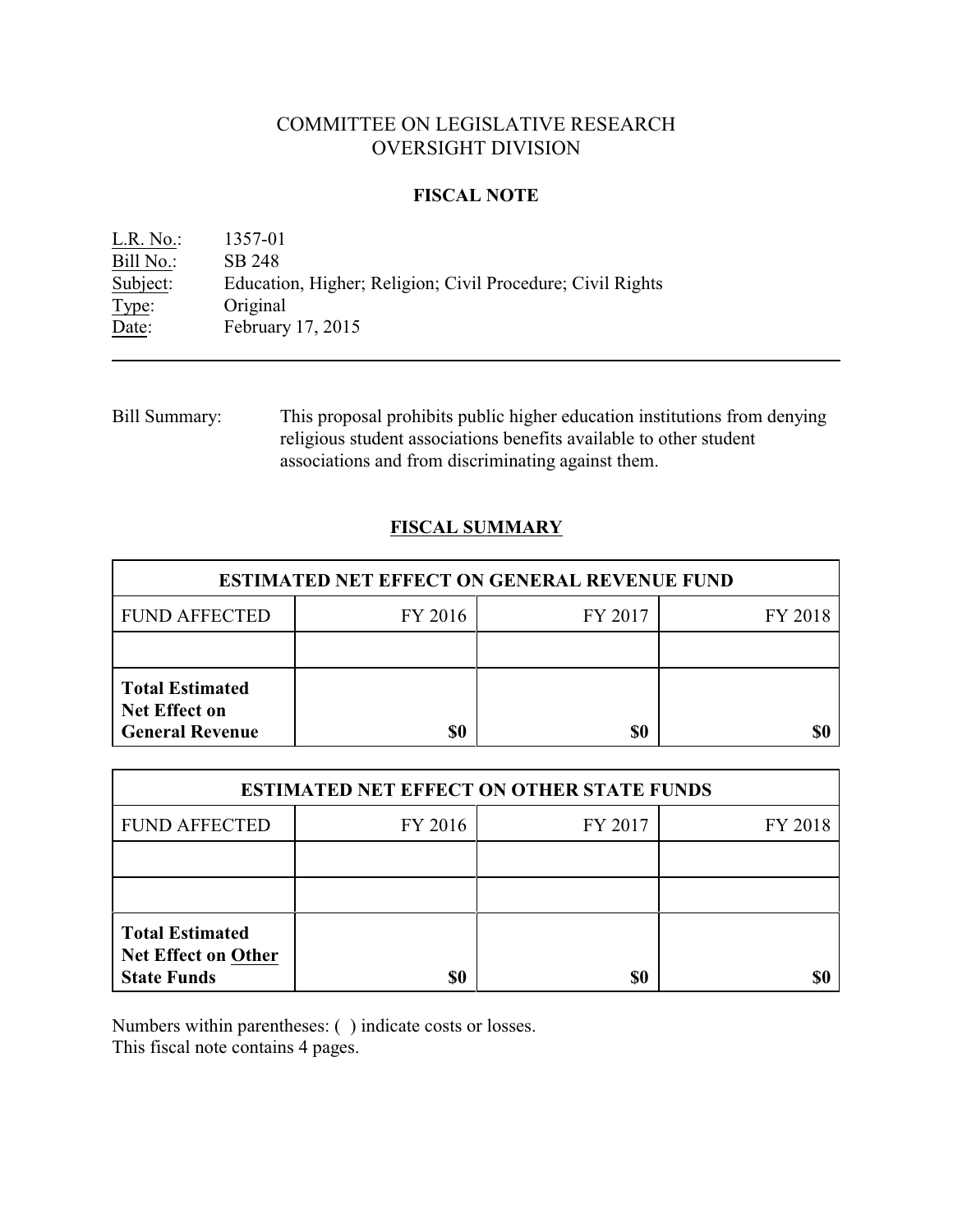| <b>ESTIMATED NET EFFECT ON FEDERAL FUNDS</b>                        |         |         |         |  |
|---------------------------------------------------------------------|---------|---------|---------|--|
| <b>FUND AFFECTED</b>                                                | FY 2016 | FY 2017 | FY 2018 |  |
|                                                                     |         |         |         |  |
|                                                                     |         |         |         |  |
| <b>Total Estimated</b><br>Net Effect on All<br><b>Federal Funds</b> | \$0     | \$0     |         |  |

| <b>ESTIMATED NET EFFECT ON FULL TIME EQUIVALENT (FTE)</b>    |         |         |         |  |
|--------------------------------------------------------------|---------|---------|---------|--|
| <b>FUND AFFECTED</b>                                         | FY 2016 | FY 2017 | FY 2018 |  |
|                                                              |         |         |         |  |
|                                                              |         |         |         |  |
| <b>Total Estimated</b><br><b>Net Effect on</b><br><b>FTE</b> |         |         |         |  |

 $\Box$  Estimated Net Effect (expenditures or reduced revenues) expected to exceed \$100,000 in any of the three fiscal years after implementation of the act.

| <b>ESTIMATED NET EFFECT ON LOCAL FUNDS</b> |         |         |         |  |
|--------------------------------------------|---------|---------|---------|--|
| FUND AFFECTED                              | FY 2016 | FY 2017 | FY 2018 |  |
| <b>Local Government</b>                    | \$0     | \$0     | \$0     |  |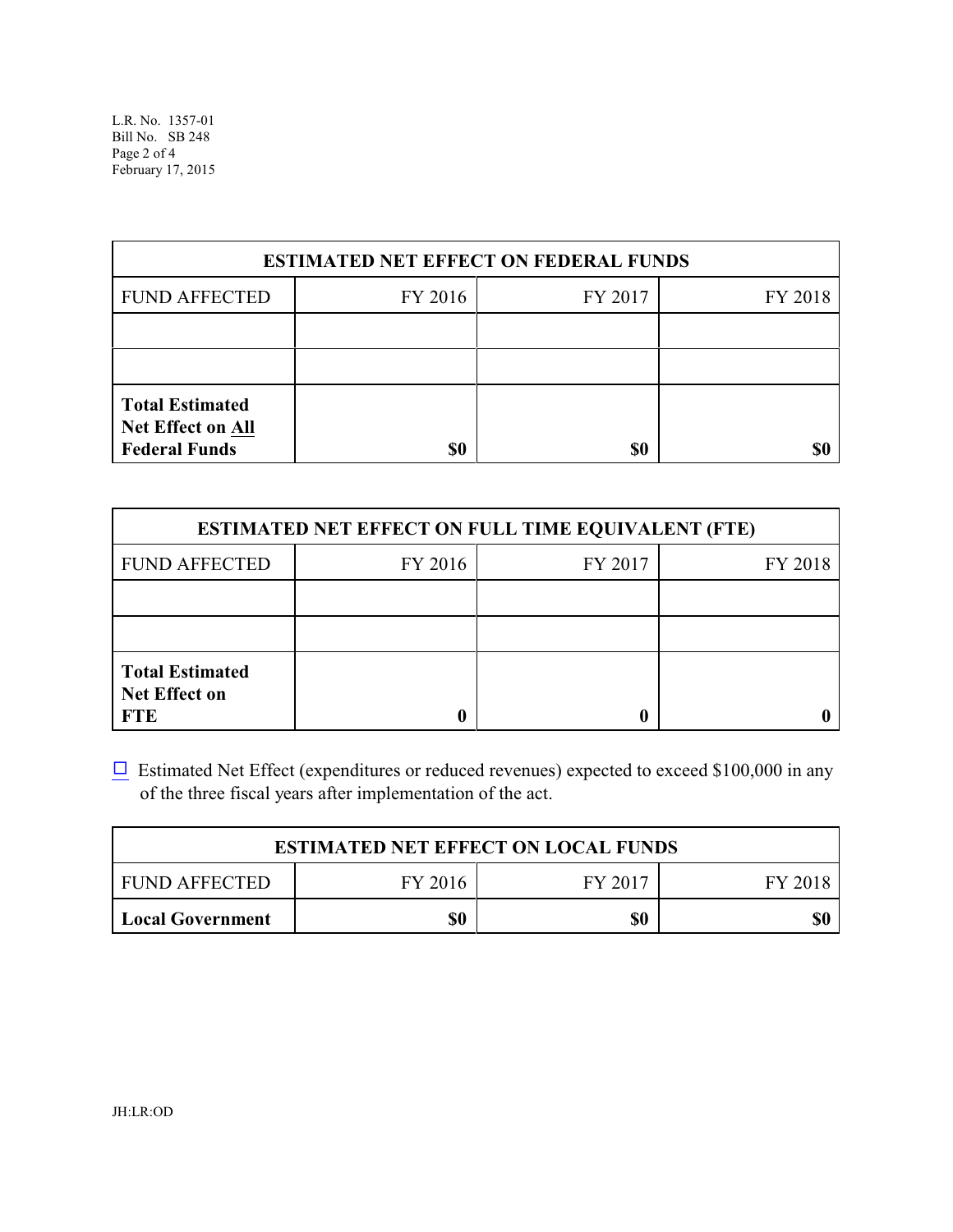L.R. No. 1357-01 Bill No. SB 248 Page 3 of 4 February 17, 2015

### **FISCAL ANALYSIS**

#### ASSUMPTION

**Oversight** was unable to receive some of the agency responses in a timely manner due to the short fiscal note request time. Oversight has presented this fiscal note on the best current information that we have or on prior year information regarding a similar bill. Upon the receipt of agency responses, Oversight will review to determine if an updated fiscal note should be prepared and seek the necessary approval of the chairperson of the Joint Committee on Legislative Research to publish a new fiscal note.

**Oversight** notes that this proposal does not allow institutions of higher education to deny or enforce any policy that would deny a religious student group any benefit available to other student groups. Oversight assumes this proposal would not have a fiscal impact.

Officials at the **Department of Higher Education** assume there is no fiscal impact from this proposal.

Officials at the **Missouri State University**, **Missouri Southern State University**, **State Fair Community College**, **State Technical College of Missouri** and the **University of Missouri** each assume there is no fiscal impact to their respective organization from this proposal.

| <b>FISCAL IMPACT - State Government</b> | FY 2016<br>$(10 \text{ Mo.})$ | FY 2017    | FY 2018                       |
|-----------------------------------------|-------------------------------|------------|-------------------------------|
|                                         | <u>\$0</u>                    | <u>\$0</u> | $\underline{\underline{\$0}}$ |
| FISCAL IMPACT - Local Government        | FY 2016<br>$(10 \text{ Mo.})$ | FY 2017    | FY 2018                       |
|                                         | <u>\$0</u>                    | <u>\$0</u> | <u>\$0</u>                    |

### FISCAL IMPACT - Small Business

No direct fiscal impact to small businesses would be expected as a result of this proposal.